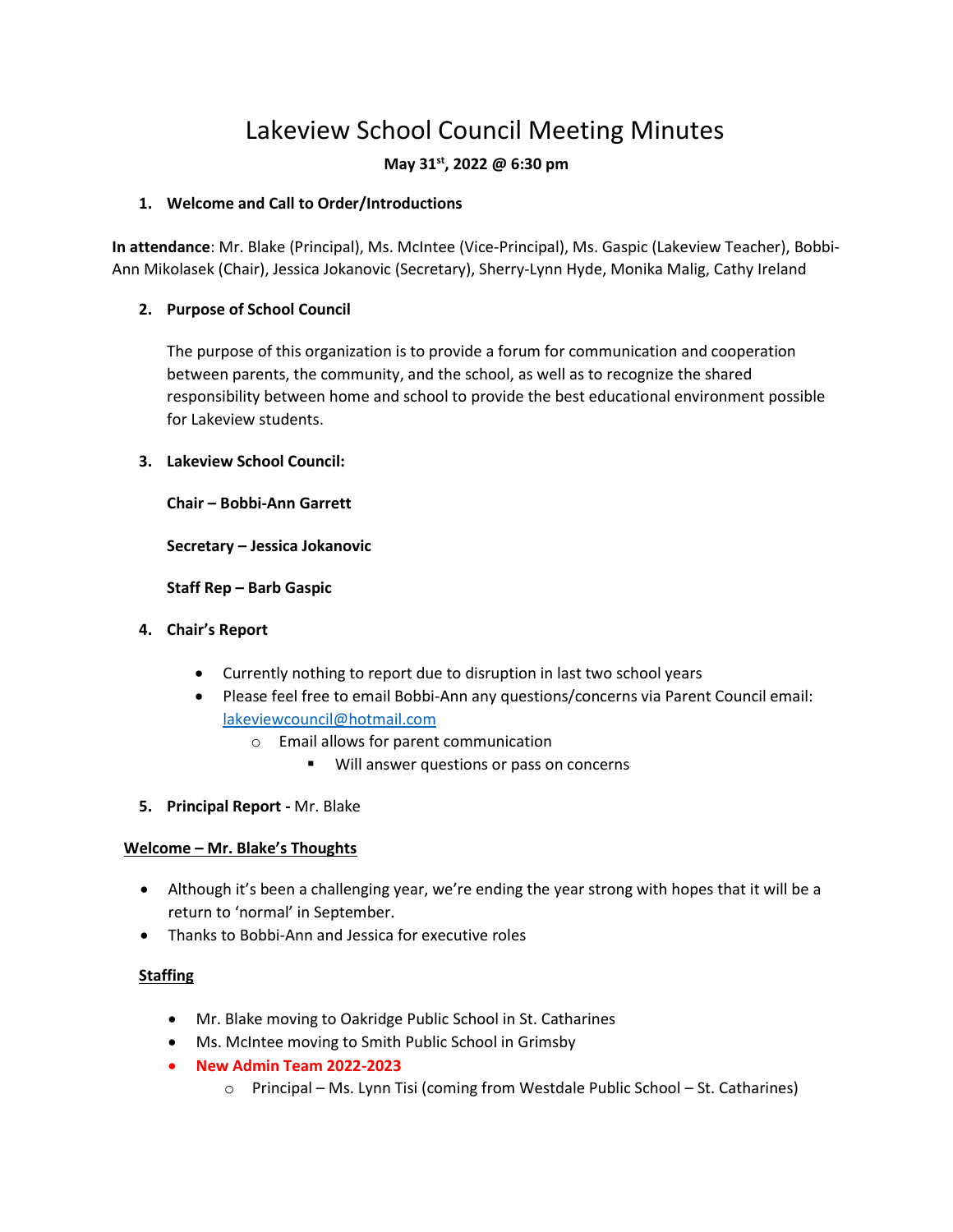o Vice-Principal – Mr. Owen Dickson (coming from Power Glen Public School – St. Catharines)

#### **Graduation**

- Grade 8 graduation will be held in person this year
- **Thursday, June 23rd @ 6:30pm**
- To be held at Mountainview Christian Reformed Church
	- o Ideal location, as there is ample parking and air conditioning
	- o There is **no limit/tickets** for guests of grads

#### **EQAO**

- Has returned for students in grades 3 & 6
- New digital format (all online with multiple choice; drag and drop; short answer)
	- o Assistive technology available within digital format including:
		- Built-in accessibility tools such as zoom-in and zoom-out, a text-to-speech reader and a high-contrast view, which are available for **all** students to use during the assessment
		- New features such as built-in calculator; rough notes; etc.
- Students have completed their practice tests
	- o Found it 'fun' and 'easy' to complete
- The test will be broken up over a few days
	- o Sessions are limited to 15-30mins
	- o Entire test is three hours and done over three and a half days
	- $\circ$  Grade 3 students will begin June 6<sup>th</sup>
		- Will have option to hand-write written component vs online
		- The rest of testing will be online and multiple choice
	- $\circ$  Grade 6 students will begin June 13<sup>th</sup>
		- All answers will be recorded digitally online

#### **Pride Month at Lakeview/DSBN**

- Begins June  $1<sup>st</sup>$
- Will notice the new Pride Flag flying at left-hand side of the building (same place as Autism Flag)
- New flag includes Indigenous 2-Spirit representation

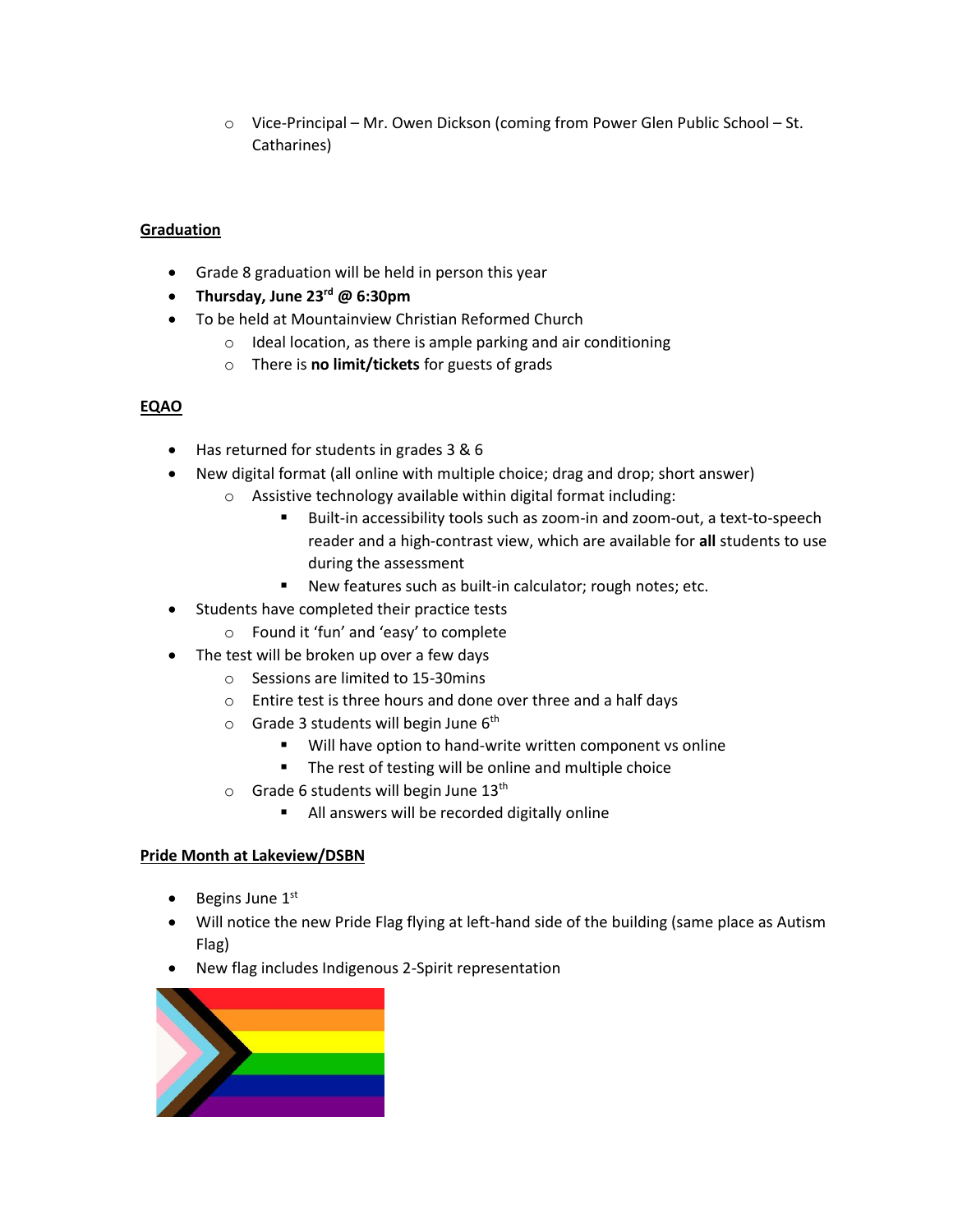#### **School Events/Activities in June**

- **June 9th – Ranking Run @2pm**
	- o Parents are welcome to attend PLEASE ARRIVE RIGHT AT 2PM
	- o Primary students (K-3) will be walking perimeter of the school
	- $\circ$  Junior/Intermediate (4-8) will be walking a pre-determined route towards the lake
	- o Bring \$2 to support or donate online to Team Laker
- **June 10th – P.A. Day** (no school)
	- o Teachers will be writing report cards
- June 14<sup>th</sup> DSBN Track and Field Meet
	- $\circ$  Lakeview has 21 students who have qualified for the event (the most of any school, as majority of schools send 5-8 students)
- **June 15th – Kindergarten 'Pop In' Day – 2:30 – 4:00pm**
	- o For current kindergarten parents/guardians only
- June  $16<sup>th</sup>$  Special Olympics at DSBN
	- o Lakeview is sending 4-5 students
- June 20<sup>th</sup> Jr. 3 Pitch Tournament
- June  $20^{th}$  Gr. 1 End of Year Celebration
- June  $21<sup>st</sup>$  Intermediate (7&8) trip to Niagara Falls
- June  $22^{nd}$  Gr. 3 trip to Balls Falls (rescheduled from June  $1^{st}$ )
- June 23<sup>rd</sup> Gr. 4 & 5 students attending Brock U PALS Program
- June  $23^{\text{rd}}$  Grade 8 Graduation @ 6:30pm
- **June 24th – Lakeview Play Day (rain date June 27th)**
	- o Grade 7s the opportunity to create activities
	- o Grade 6s the opportunity to be team leaders for the day
	- $\circ$  Will have separate activities for Kindergarten students, as there are 100 of them.
- $\bullet$  June 28<sup>th</sup> Term 2 Report Cards Go Home
- **June 29th – Last Day of School**

## **Next Year**

- New Admin Team will pass on the following information of hopeful events
	- $\circ$  Return of meet the teacher/open house (2<sup>nd</sup> week of school approx.)
	- o Lion King Musical (pick up from 2020)
	- o Pita and Pizza lunches
	- o Will pass on the need for current grade ones to go on a trip
		- Already in works thinking of kicking off the school year with a trip to DSBN Living Campus

## **Miscellaneous**

- Monika expressed that the grade twos had a fantastic time at Safety Village
- In Community News, the new daycare is in early stages of development
	- o Sound bite testing (highway noise etc.) completed